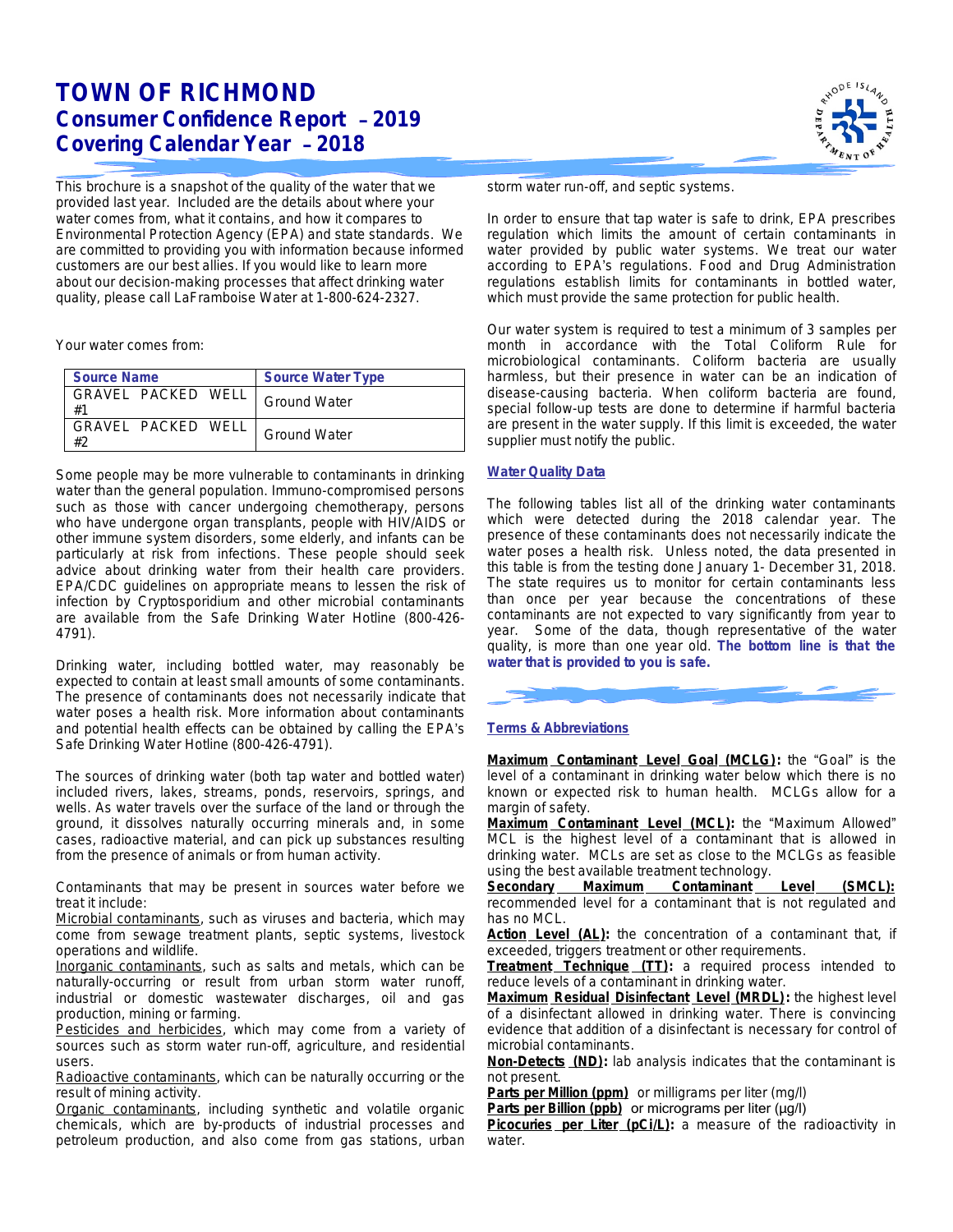**Millirems per Year (mrem/yr):** measure of radiation absorbed by the body.

**Monitoring Period Average (MPA):** An average of sample results obtained during a defined time frame, common examples of monitoring periods are monthly, quarterly and yearly.

**Nephelometric Turbidity Unit (NTU):** a measure of the clarity of water. Turbidity in excess of 5 NTU is just noticeable to the average person. Turbidity is not regulated for groundwater systems.

**Running Annual Average (RAA):** an average of sample results obtained over the most current 12 months and used to determine compliance with MCLs.

**Locational Running Annual Average (LRAA):** Average of sample analytical results for samples taken at a particular monitoring location during the previous four calendar quarters.

#### **Testing Results for : TOWN OF RICHMOND**

| Microbiological | <b>Result</b>                        | <b>MCL</b>                                            | <b>MCLG</b> | <b>Typical Source</b>                   |
|-----------------|--------------------------------------|-------------------------------------------------------|-------------|-----------------------------------------|
| COLIFORM (TCR)  | In the month of October,<br>positive | ' sample(s) returned as   Treatment Technique Trigger |             | Naturally present in the<br>environment |

| Regulated<br><b>Contaminants</b> | <b>Collection</b><br>Date | <b>Highest</b><br>Value | Range<br>(low/hig) | <b>Unit</b> | <b>MCL</b>     | <b>MCLG</b> | <b>Typical Source</b>                                                                             |
|----------------------------------|---------------------------|-------------------------|--------------------|-------------|----------------|-------------|---------------------------------------------------------------------------------------------------|
|                                  |                           |                         |                    |             |                |             |                                                                                                   |
| <b>BARIUM</b>                    | 3/15/2017                 | 0.014                   | $0.009 -$<br>0.014 | ppm         | 2              | 2           | Discharge of drilling wastes; Discharge<br>from metal refineries; Erosion of natural<br>deposits  |
| CYANIDE                          | 3/15/2017                 | 13                      | 13                 | ppb         | 200            | 200         | Discharge from steel/metal factories;<br>Discharge from plastic and fertilizer<br>factories       |
| <b>FLUORIDE</b>                  | 3/15/2017                 | 0.38                    | 0.25<br>0.38       | ppm         | $\overline{4}$ | 4           | Natural deposits; Water additive which<br>promotes strong teeth                                   |
| NITRATE-NITRITE                  | 3/21/2016                 | 0.17                    | 0.09<br>0.17       | ppm         | 10             | 10          | Runoff from fertilizer use; Leaching<br>from septic tanks, sewage; Erosion of<br>natural deposits |

| <b>Lead and Copper</b> | <b>Monitoring</b><br><b>Period</b> | 90 <sup>th</sup><br><b>Percentil</b><br>e | Range<br>(low/high) | <b>Unit</b> | AL  | <b>Sites</b><br>Over<br>AL | <b>Typical Source</b>                    |
|------------------------|------------------------------------|-------------------------------------------|---------------------|-------------|-----|----------------------------|------------------------------------------|
|                        |                                    |                                           |                     |             |     |                            |                                          |
| COPPER, FREE           | 2017                               | 0.375                                     | $0.005 - 0.409$     | ppm         | 1.3 | $\overline{0}$             | plumbing<br>household<br>Corrosion<br>οf |
|                        |                                    |                                           |                     |             |     |                            | systems                                  |
| <b>LEAD</b>            | 2017                               | 6.8                                       | $1.1 - 10.6$        |             | 15  | $\overline{0}$             | household<br>plumbing<br>Corrosion<br>0f |
|                        |                                    |                                           |                     | ppb         |     |                            | systems                                  |

If present, elevated levels of lead can cause serious health problems, especially for pregnant women and young children. Lead in drinking water is primarily from materials and components associated with service lines and home plumbing. Your water system is responsible for providing high quality drinking water, but cannot control the variety of materials used in plumbing components. When your water has been sitting for several hours, you can minimize the potential for lead exposure by flushing your tap for 30 seconds to 2 minutes before using water for drinking or cooking. If you are concerned about lead in your water, you may wish to have your water tested. Information on lead in drinking water, testing methods, and steps you can take to minimize exposure is available from the Safe Drinking Water Hotline or at <http://www.epa.gov/safewater/lead>.

| <b>Contaminants -Non</b><br>Secondary<br><b>Health</b><br>Contaminants-No<br><b>Based</b><br>Federal<br><b>Maximum</b><br>Contaminant<br>Level (MCL) Established. | <b>Collection Date</b> | <b>Highest Value</b> | Range<br>(low/high) | <b>Unit</b> | <b>SMCL</b> |
|-------------------------------------------------------------------------------------------------------------------------------------------------------------------|------------------------|----------------------|---------------------|-------------|-------------|
|                                                                                                                                                                   |                        |                      |                     |             |             |
| <b>NICKEL</b>                                                                                                                                                     | 3/15/2017              | 0.006                | 0.006               | MG/L        | 0.1         |
| SODIUM                                                                                                                                                            | 3/27/2018              | 25.3                 | $22.8 - 25.3$       | MG/L        | 1000        |

#### **Please Note: Because of sampling schedules, results may be older than 1 year** .

During the 2018 calendar year, we had the below noted violation(s) of drinking water regulations.